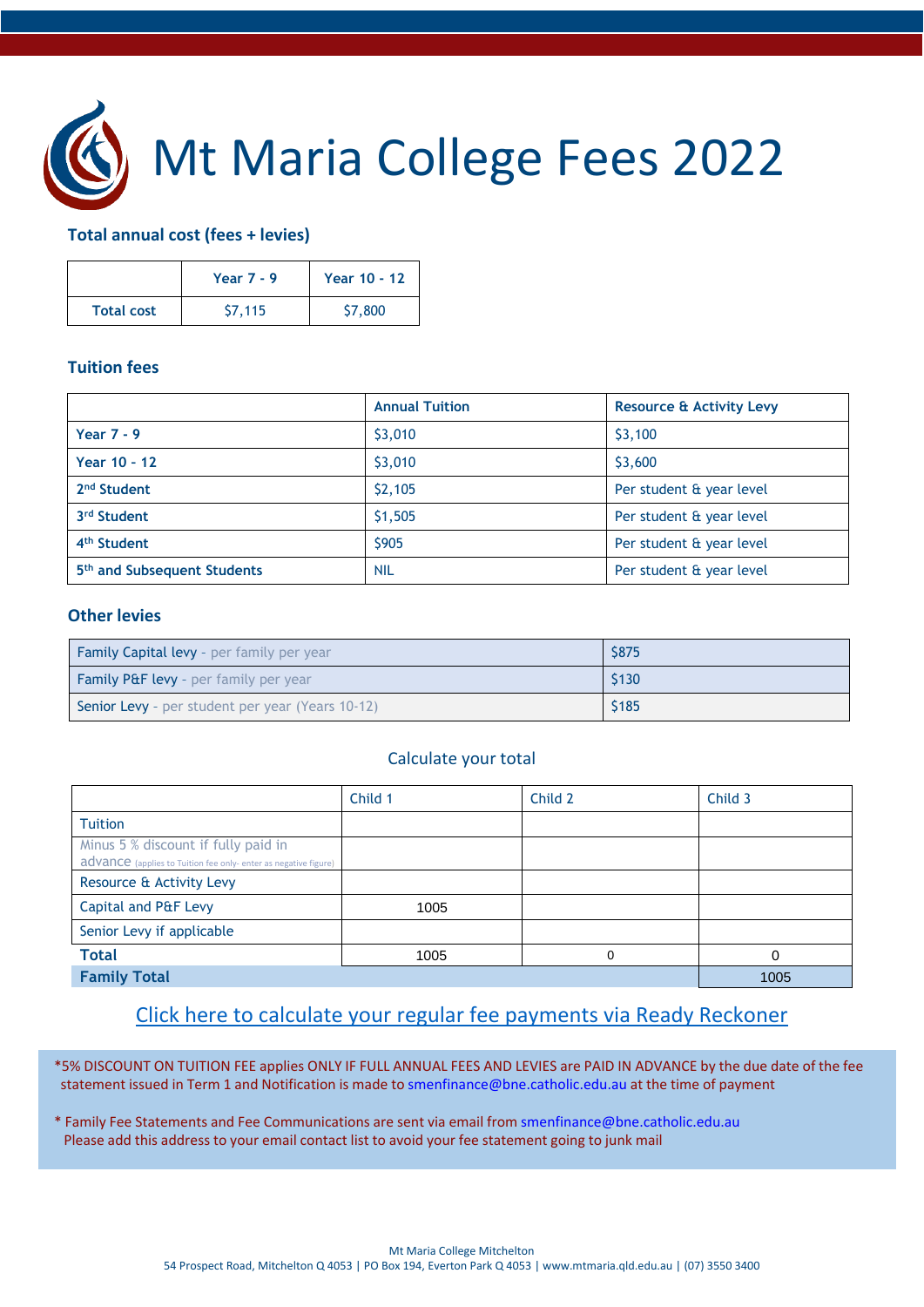## Other College fees\*

#### **The following items are not included in the College Fees and Levies:**

**New Student Application Fee \$115 \*inc gst**

**New Student Enrolment Confirmation Bond \$700** 

**Camps & Immersions** Santa Teresa Immersion Art/Media/Music Camp

Ski Trip (NZ) Humanities Trip (EU)

#### **Senior Years Events**

Year 11 Semi-Formal Year 12 Senior Jersey Year 12 Formal Year 12 Graduation

| <b>External and Co-Curricular Courses</b> |  |  |  |
|-------------------------------------------|--|--|--|
| Voc Ed Certificate Courses                |  |  |  |
| <b>White Card Construction Course</b>     |  |  |  |
| <b>Trade Training Courses</b>             |  |  |  |
| <b>Private Music Lessons</b>              |  |  |  |
| <b>Beginner Band Tuition</b>              |  |  |  |
|                                           |  |  |  |

#### **Representative Sport**

QISS Rugby League QISS Netball Netball/Basketball/Touch/Oztag Volleyball/Rugby 7's Representative Sides Met-North Regional Trials

 **\*Additional fees must be paid for in full at the time of the activity or by arrangement with the College. Some activities may be charged by instalments due to the large nature of their cost. All items will be available for payment via the College Payment Portal or Try Booking. The above is an example of the types of additional charges and is not an exhaustive list.**

### What do the fees & levies cover?

| <b>Tuition Fees</b>                 | These fees are calculated based on the recommendations of Brisbane<br>Catholic Education and the College Board. Tuition fees cover the recurrent<br>costs within the College, examples include council rates, water, gas,<br>electricity, phones, College technology infrastructure requirements and<br>wages.                                                                                                                                                                                       |
|-------------------------------------|------------------------------------------------------------------------------------------------------------------------------------------------------------------------------------------------------------------------------------------------------------------------------------------------------------------------------------------------------------------------------------------------------------------------------------------------------------------------------------------------------|
| <b>Senior Levy</b>                  | Senior Levy is a levy per senior student for Years 10-12 to assist with the<br>requirements of external assessment in the senior years.                                                                                                                                                                                                                                                                                                                                                              |
| <b>Resource &amp; Activity Levy</b> | Mt Maria College provides one levy combining subject levies, school camps,<br>in school sport programs (SECA), academic competitions, miscellaneous<br>tuition activities and consumables, guest speakers & local excursions. The<br>Textbook and Laptop Hire is included in this amount. Excursions, Camps<br>and Retreats are an expectation that support curriculum and personal<br>development, for this reason attendance is an expectation and no refunds<br>are available for non-attendance. |
| <b>Capital Levy</b>                 | This is a compulsory levy charged per family. It is used to help meet the<br>maintenance and refurbishment program of current facilities together with<br>contribution to the cost of current and future commitments of building<br>projects. This levy is NOT tax deductible.                                                                                                                                                                                                                       |
| <b>P&amp;F Levy</b>                 | The P&F levy is a per family levy collected on behalf of the Mt Maria<br>College P&F Association. The funds are used to complete projects at the<br>discretion of the P&F Committee. Every parent is automatically a member<br>of this association and are invited to the monthly meetings.                                                                                                                                                                                                          |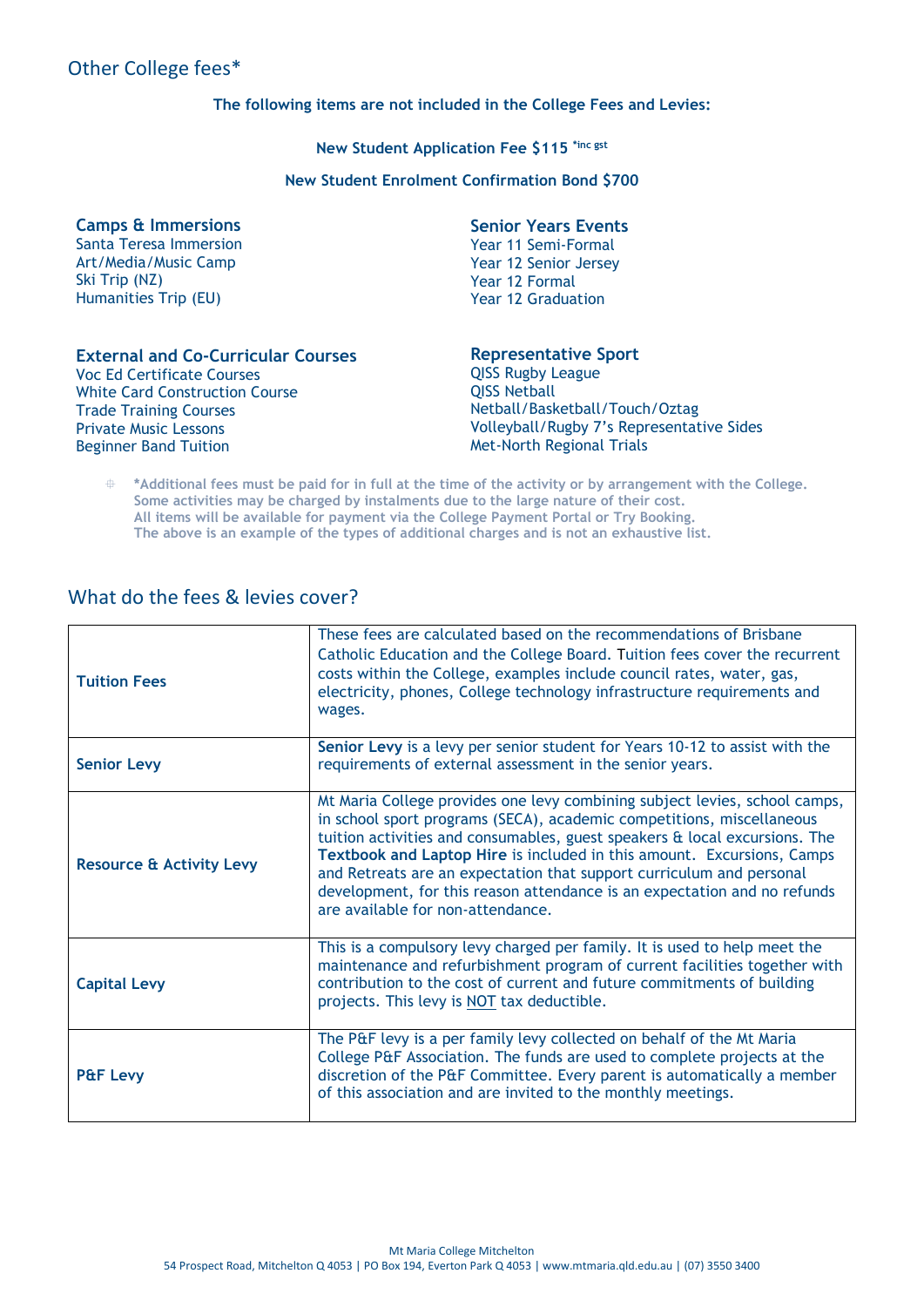## Additional fee information

| <b>Other Expenses</b>             | Other expenses include such thing as Immersions (domestic & international),<br>Instrumental Music Program, formals, graduation dinners, special personal<br>development programs, representative sporting carnivals and recreational<br>trips are not included in the College fees. These can be paid via the College<br>Payment Portal. A sample of these are listed on page 4.                                                                                                                                                                                                                                                                                                                                           |
|-----------------------------------|----------------------------------------------------------------------------------------------------------------------------------------------------------------------------------------------------------------------------------------------------------------------------------------------------------------------------------------------------------------------------------------------------------------------------------------------------------------------------------------------------------------------------------------------------------------------------------------------------------------------------------------------------------------------------------------------------------------------------|
| <b>Issuing of Accounts</b>        | Fees and levies are charged once per year at the beginning of the year and<br>are to be paid by the due date in term one unless formal payment Direct<br>Debit arrangement is in place where all College Fees and Levies are required<br>to be finalised by the end of the academic year. Updated statements will be<br>sent at the beginning of each term. All families are asked to pay accounts<br>by direct debit and may choose instalments that suit the family eg: full year,<br>by term, monthly, fortnightly or weekly. Please contact the College Finance<br>Office for assistance in the calculation of payments.                                                                                               |
| <b>Methods of payment</b>         | Direct Debit is the preferred method of payment for fees. Forms can be<br>downloaded from the College website.<br>Payments for other expenses may be by made via the College Payment<br>Portal. Instructions can be found on the Parent Portal and website. Please<br>contact the Finance office for other payment alternatives.                                                                                                                                                                                                                                                                                                                                                                                           |
| <b>Multiple family enrolments</b> | Families with more than one student at the College receive a discount on<br>tuition fees. However, all other levies apply in full. P&F levies and capital<br>levies are charged per family and not per student.                                                                                                                                                                                                                                                                                                                                                                                                                                                                                                            |
| <b>Overdue accounts</b>           | An overdue account is an account that remains unpaid after the due date or<br>falls behind an approved direct debit schedule. Should accounts continue to<br>remain outstanding, parents/carer should contact the Business Manager to<br>discuss the outstanding fees.<br>Unfortunately, the College has had to call on the services of a Debt<br>Collector to approach parents who refuse to communicate in these matters.<br>In the event the College incurs costs and expenses as a result of pursuing<br>outstanding fees from parents/guardians, the parent/guardians will be<br>responsible for the payment incurred costs and expenses. Please refer to the<br>Mt Maria College Fee Policy for further information. |
| <b>Concessions</b>                | The College invites you to contact the Finance team if you are having<br>difficulty paying your fees by the due date. Concessions are considered at<br>the commencement of each year or when the hardship within the family<br>occurs.                                                                                                                                                                                                                                                                                                                                                                                                                                                                                     |
| <b>Discounts</b>                  | A 5% discount on the annual tuition fee is also offered if full fees for the<br>year are paid at the beginning of the year 14 days after issue of the Annual<br>Fee Statement.                                                                                                                                                                                                                                                                                                                                                                                                                                                                                                                                             |

**If you have any questions, please contact our College Finance Office: 07 3550 3400 | smenfinance@bne.catholic.edu.au**



Mt Maria College Mitchelton